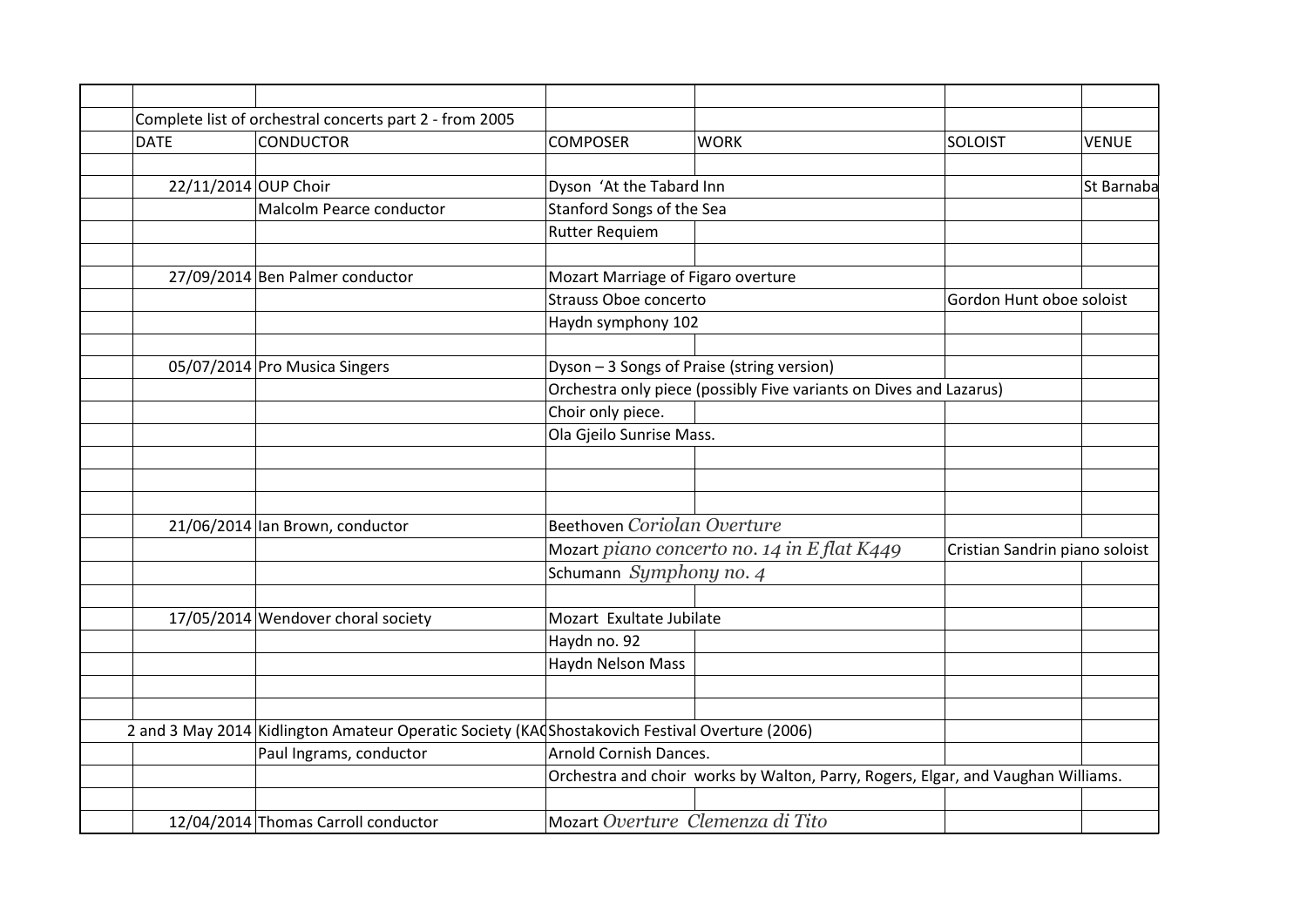|                      |                                    | Haydn Cello Concerto in C                                     |                                                          | Thomas Carroll                  |          |
|----------------------|------------------------------------|---------------------------------------------------------------|----------------------------------------------------------|---------------------------------|----------|
|                      |                                    | Beethoven Symphony No 2                                       |                                                          |                                 |          |
|                      |                                    |                                                               |                                                          |                                 |          |
|                      | 25/01/2014 Steve Ellery, conductor | Bach Suite no.3                                               |                                                          |                                 |          |
|                      |                                    | Glière Harp Concerto                                          |                                                          | Oliver Wass, soloist            |          |
|                      |                                    | Mendelssohn Scottish Symphony                                 |                                                          |                                 |          |
|                      |                                    |                                                               |                                                          |                                 |          |
| 16/11/2013 OUP choir |                                    | <b>Handel Coronation Anthems</b>                              |                                                          |                                 |          |
|                      | conductor Malcolm Pearce           | Rossini Stabat Mater                                          |                                                          |                                 |          |
|                      |                                    | Movements from the Water Music                                |                                                          |                                 |          |
|                      |                                    |                                                               |                                                          |                                 |          |
|                      | 19/10/2013 Pro Musica Singers      | Britten St. Nicolas Cantata                                   |                                                          |                                 |          |
|                      | <b>Conductor Michael Smedley</b>   | Poulenc organ concerto                                        |                                                          | Soloist Malcolm Pearce          |          |
|                      | OPM Singers, Oxford Girls' Choir   |                                                               |                                                          |                                 |          |
|                      |                                    |                                                               |                                                          |                                 |          |
|                      | 14/09/2013 Conductor Michael Lloyd | Dowland Lachrimae (viol consort)                              |                                                          |                                 |          |
|                      |                                    | <b>Britten Lachrymae</b>                                      |                                                          |                                 |          |
|                      |                                    | Elgar Sospiri                                                 |                                                          | Soloist Martin Outram (viola),  |          |
|                      |                                    | <b>Britten Nocturne</b>                                       |                                                          | Soloist James Gilchrist (tenor) |          |
|                      |                                    |                                                               | Part Cantus in memoriam Benjamin Britten                 |                                 |          |
|                      |                                    |                                                               |                                                          |                                 |          |
|                      | 29/06/2013 Harmonie Musik          |                                                               | Mozart, arranged Wendt - The Marriage of Figaro Overture |                                 |          |
|                      | Guy Woolfenden conductor           |                                                               | Woolfenden - Reflections: Serenade No 2                  |                                 |          |
|                      |                                    | Dove - Figures in the Garden                                  |                                                          |                                 |          |
|                      |                                    |                                                               | Françaix - Sept Danses from Les Malheurs de Sophie       |                                 |          |
|                      |                                    | Joachim Raff - Sinfonietta                                    |                                                          |                                 |          |
|                      |                                    |                                                               |                                                          |                                 |          |
|                      | 18/05/2013 Banbury Choral Society  | Mozart Mass, K.427 C minor<br>Exultate jubilate, K.165 (158a) |                                                          |                                 |          |
|                      |                                    | Ave verum corpus, K.618                                       |                                                          |                                 |          |
|                      |                                    |                                                               |                                                          |                                 |          |
|                      | 11/05/2013 Wendover choral society | Faure Pavan                                                   |                                                          |                                 | Wendover |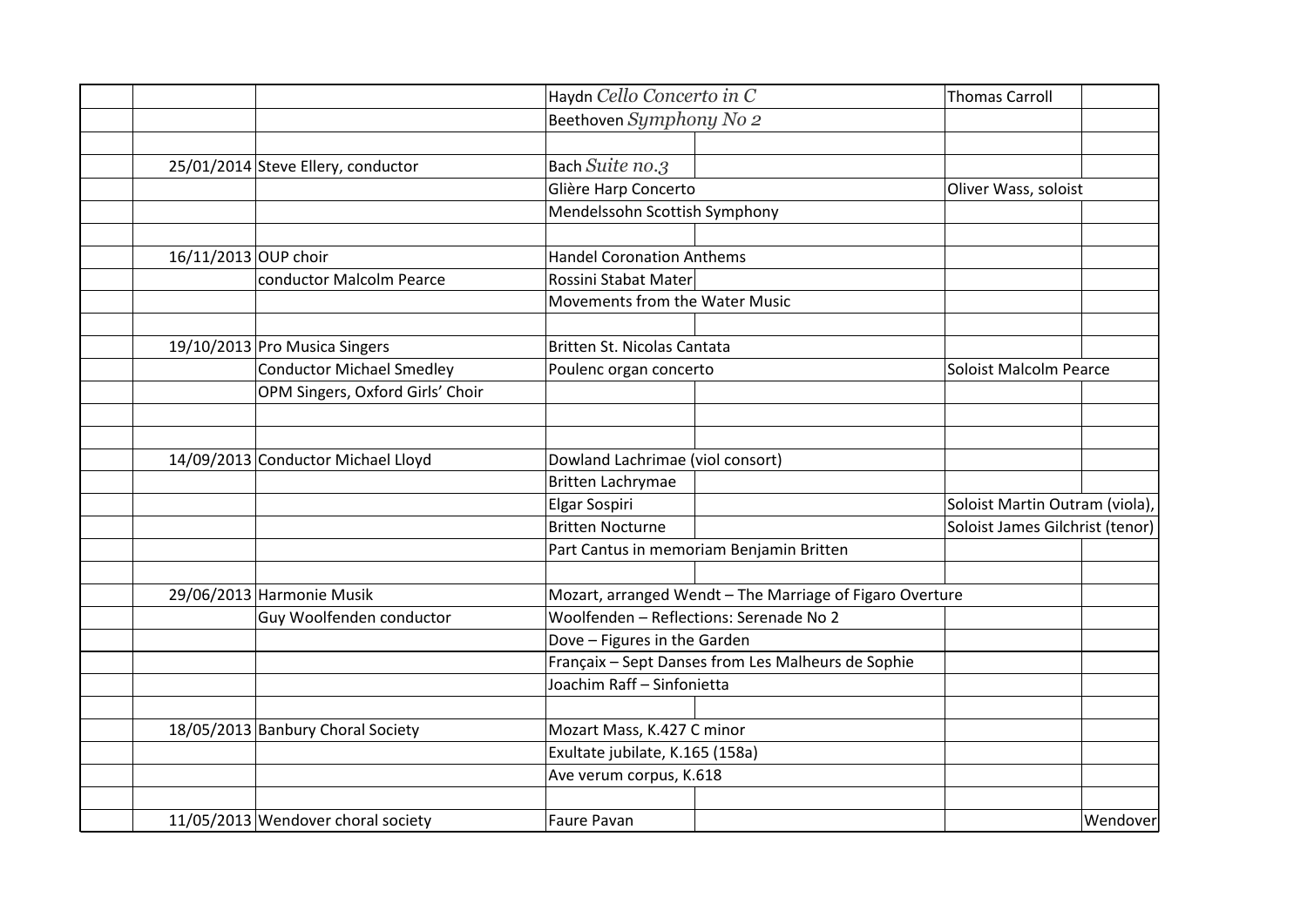| <b>Bob Chilcott conductor</b>                | Chilcott Requiem                            |                               |
|----------------------------------------------|---------------------------------------------|-------------------------------|
|                                              | Beethoven Mass in C                         |                               |
|                                              |                                             |                               |
| 20/04/2013 Conductor Ian Brown               | Schubert Symphony no. 5                     |                               |
|                                              | Mozart piano concerto no 24 in C minor K491 |                               |
|                                              | Mendelssohn Symphony no. 4 The Italian      |                               |
|                                              |                                             |                               |
| $16/02/2013$ Come and Sing                   | Brahms German Requiem                       | Wesley Me                     |
| Conductor Robert Dean                        | Brahms Academic Festival Overture           |                               |
|                                              |                                             |                               |
| 26/01/2013 Directed by Maggie Faultless      | Mozart Symphony no 1                        |                               |
|                                              | Saloman Violin Romanz                       |                               |
|                                              | Mozart Symphony No 25                       |                               |
|                                              | Haydn Symphony No 31 Horn Signal            |                               |
|                                              |                                             |                               |
| $23/11/2012$ conductor - Sally Mears         | <b>Britten War Requiem</b>                  | Oxford Tov                    |
|                                              |                                             |                               |
| 17/11/2012 OUP choir                         | Mozart Requiem                              |                               |
| conductor - Malcolm Pearce                   |                                             |                               |
|                                              |                                             |                               |
| 22/09/2012 Conductor James Longstaffe        | Copland<br>Appalachian Spring               |                               |
|                                              | Cello Concerto<br>Honegger                  | Soloist Gilly McMullen        |
|                                              | Beethoven<br>Symphony No 6                  |                               |
|                                              |                                             |                               |
| $23/06/2012$ conductor – Richard Laing       | Ibert Hommage a Mozart                      |                               |
|                                              | Schoenberg's Chamber Symphony No 2          |                               |
|                                              | <b>Strauss Horn Concerto No 2</b>           | (soloist Alec Frank-Gemmill - |
|                                              | Beethoven Symphony No 4                     |                               |
|                                              |                                             |                               |
| 26/05/2012 Wendover choral society, Wendover | Mozart: Eine KleineNachtmusik               |                               |
| conductor - Peter Bassano                    | <b>Mozart: Coronation Mass</b>              |                               |
|                                              | Purcell: Ode for St Cecilia's Day           |                               |
|                                              |                                             |                               |
|                                              |                                             |                               |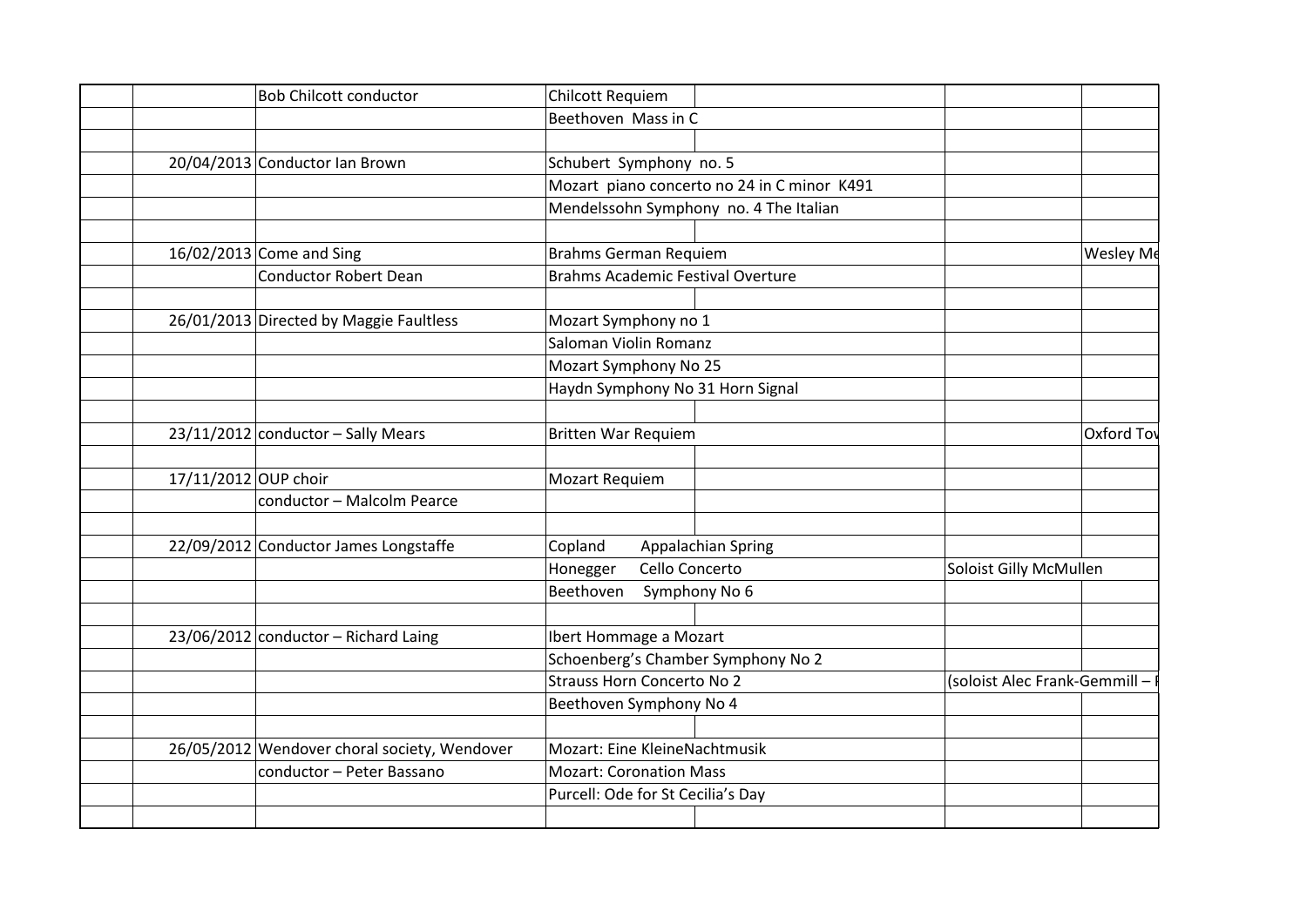| 27 and 28 April 2012 KAOS, Kidlington |                                                                                      | <b>Operatic Choruses</b>         |                                                                     |                                |            |
|---------------------------------------|--------------------------------------------------------------------------------------|----------------------------------|---------------------------------------------------------------------|--------------------------------|------------|
|                                       | conductor - Paul Ingram                                                              |                                  |                                                                     |                                |            |
|                                       |                                                                                      |                                  |                                                                     |                                |            |
|                                       | $31/03/2012$ conduct0r – Robin Newton                                                | Mozart Impressario Overture      |                                                                     |                                |            |
|                                       | soloist - Mary Bevan                                                                 | <b>Mozart Arias</b>              |                                                                     |                                |            |
|                                       |                                                                                      | Dvorak Symphony no 6             |                                                                     |                                |            |
|                                       |                                                                                      |                                  |                                                                     |                                |            |
|                                       | $21/01/2012$ conductor - Steve Bingham                                               | Mozart Overture Magic Flute      |                                                                     |                                |            |
|                                       |                                                                                      |                                  | Berio Rendering [Based on sketches by Schubert for a 10th symphony] |                                |            |
|                                       |                                                                                      | Beethoven Symphony No 3          |                                                                     |                                |            |
|                                       |                                                                                      |                                  |                                                                     |                                |            |
|                                       | 12/11/2011 Malcolm Pearce - conductor                                                | Handel                           | Joshua                                                              |                                | St Barnarb |
|                                       | OUP choir                                                                            |                                  |                                                                     |                                |            |
|                                       |                                                                                      |                                  |                                                                     |                                |            |
|                                       | 24/09/2011 Geoffrey Paterson - conductor                                             | Grieg - Peer Gynt suite          |                                                                     |                                | St Mary's  |
|                                       |                                                                                      | Sibelius - violin concerto       |                                                                     | Florence Cooke - soloist       |            |
|                                       |                                                                                      | Nielsen - Symphony no 5          |                                                                     |                                |            |
|                                       | 18/06/2011   Ian Brown – conductor and piano soloist   Mozart – Piano concerto no 20 |                                  |                                                                     |                                | St Mary's  |
|                                       |                                                                                      | Vaughan Williams - symphony no 5 |                                                                     |                                |            |
|                                       |                                                                                      | Prokofiev - 2nd Violin concerto  |                                                                     | Min-Jyn Kym - violin soloist   |            |
|                                       |                                                                                      |                                  |                                                                     |                                |            |
|                                       | 16/04/2011 Stephen Ellery - conductor                                                | Mozart                           | Paris symphony no 31                                                |                                | St Mary's  |
|                                       |                                                                                      | Ravel                            | Piano concerto in G                                                 | Soloist - Kevin Kenner         |            |
|                                       |                                                                                      | Poulenc                          | Sinfonietta                                                         |                                |            |
|                                       |                                                                                      | Ravel                            | Tombeau de Couperin                                                 |                                |            |
|                                       |                                                                                      |                                  |                                                                     |                                |            |
|                                       | $12/02/2011$ Robert Dean - conductor                                                 | Rossini                          | Petite Messe Sollenelle                                             |                                | Sheldoniar |
|                                       | Come and Sing for the Art Room charity                                               |                                  |                                                                     |                                |            |
|                                       |                                                                                      |                                  |                                                                     |                                |            |
|                                       | 22/01/2011 Peter Bassano - conductor                                                 | Mozart                           | Overture to Don Giovanni                                            |                                | St Mary's  |
|                                       |                                                                                      | Haydn                            | <b>Trumpet Concerto</b>                                             | Crispian Steele-Perkins - trum |            |
|                                       |                                                                                      | <b>Strauss</b>                   | Serenade op 6 for wind                                              |                                |            |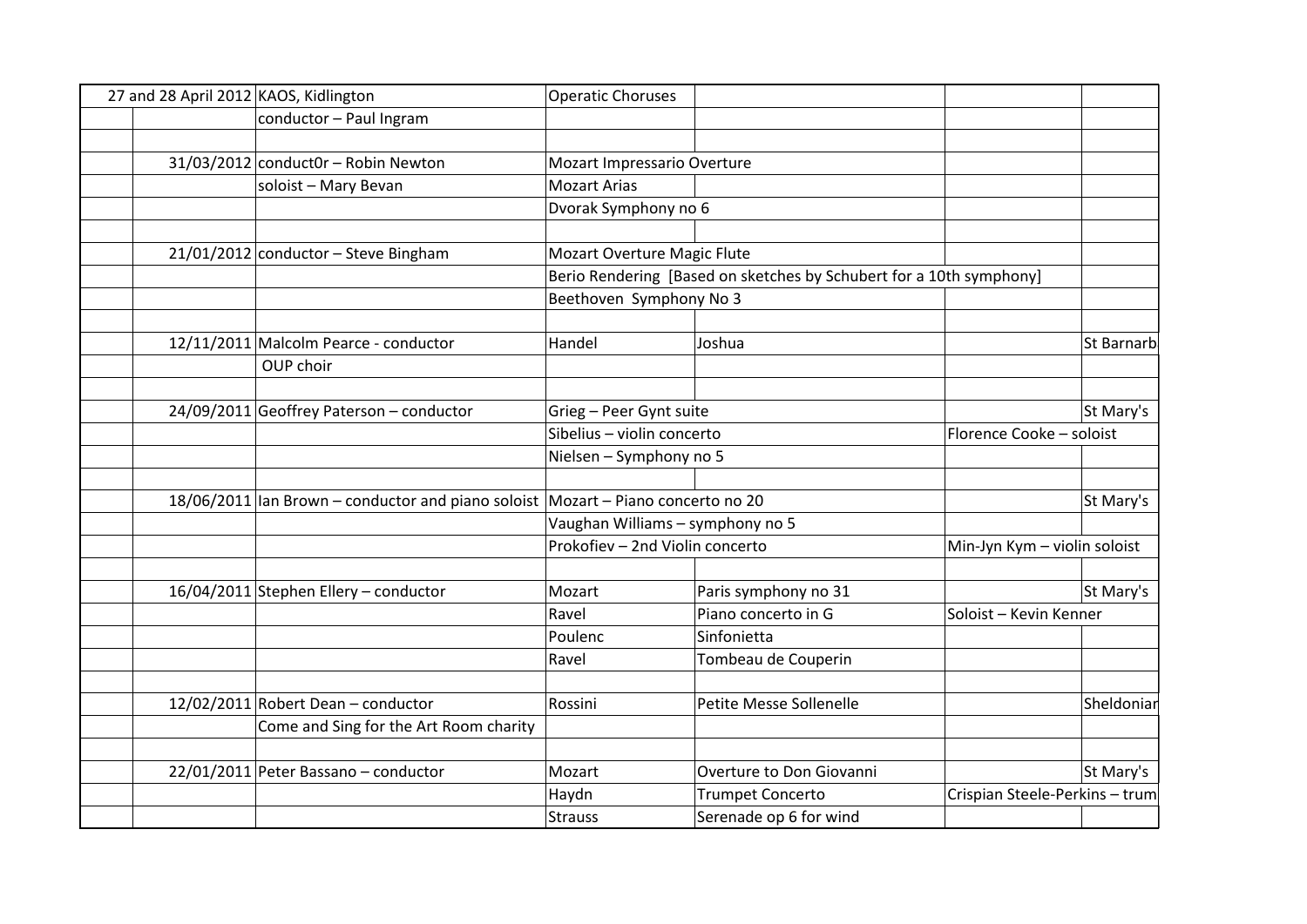|                                        | Webern              | Passacaglia op.1                                            |                              |            |
|----------------------------------------|---------------------|-------------------------------------------------------------|------------------------------|------------|
|                                        | R. Strauss          | Four Last Songs                                             | Katherine Crompton - soprano |            |
|                                        | <b>Strauss</b>      | <b>Blue Danube</b>                                          |                              |            |
|                                        |                     |                                                             |                              |            |
| 13/11/2010 Malcolm Pearce - conductor  | <b>Karl Jenkins</b> | The Armed Man                                               |                              | St Mary's  |
| OUP choir                              | Purcell             | Te Deum and Jubilate in D                                   |                              |            |
|                                        | Purcell             | G minor Chacony                                             |                              |            |
| 16/10/2010 Mike Smedley conductor      | Bruckner            | mass in e minor                                             |                              | St Mary's  |
| Pro Musica Singers                     | Stravinsky          | Mass                                                        |                              |            |
|                                        | <b>Strauss</b>      | Suite op4 in Bflat                                          |                              |            |
| 25/09/2010 George Caird                | Mozart              | overture, Die Entführung aus dem Serail, K384               |                              |            |
|                                        | Mozart              | Symphony No 39 in E flat                                    |                              |            |
|                                        | Mozart              | Oboe Concerto K314                                          | George Caird - oboe          |            |
|                                        | Mozart              | Zaid - No 8: Durch Zärtlichkeit und SLouise Alder - soprano |                              |            |
|                                        |                     | No 12: Welche Wonne, welche Lust                            |                              |            |
|                                        |                     | No 3: Ruhe sanft                                            |                              |            |
|                                        | Beethoven           | Symphony no 1                                               |                              |            |
| 12/06/2010 Robin O'Neill               | Honneger            | Symphony no 4                                               |                              | St Mary's  |
|                                        | Schumann            | violin concerto                                             | Alexandra Wood               |            |
|                                        | Beethoven           | Symphony no 7                                               |                              |            |
| 24/04/2010 Andrew Fardell              | Mozart              | Symphony no 35                                              |                              | St Mary's  |
|                                        | <b>Bartok</b>       | viola concerto                                              | Martin Outram                |            |
|                                        | Schumann            | Symphony no 3                                               |                              |            |
| 13/02/2010 Come and Sing: The Art Room | Mendelssohn         | Elijah                                                      |                              | Sheldoniar |
|                                        |                     |                                                             |                              |            |
| 23/01/2010 Robin O'Neill               | Schuman             | <b>Manfred Overture</b>                                     |                              | St Mary's  |
|                                        | Bruch               | <b>Scottish Fantasy</b>                                     | Anna-Liisa Besrodny          |            |
|                                        | Brahms              | Symphony no 4                                               |                              |            |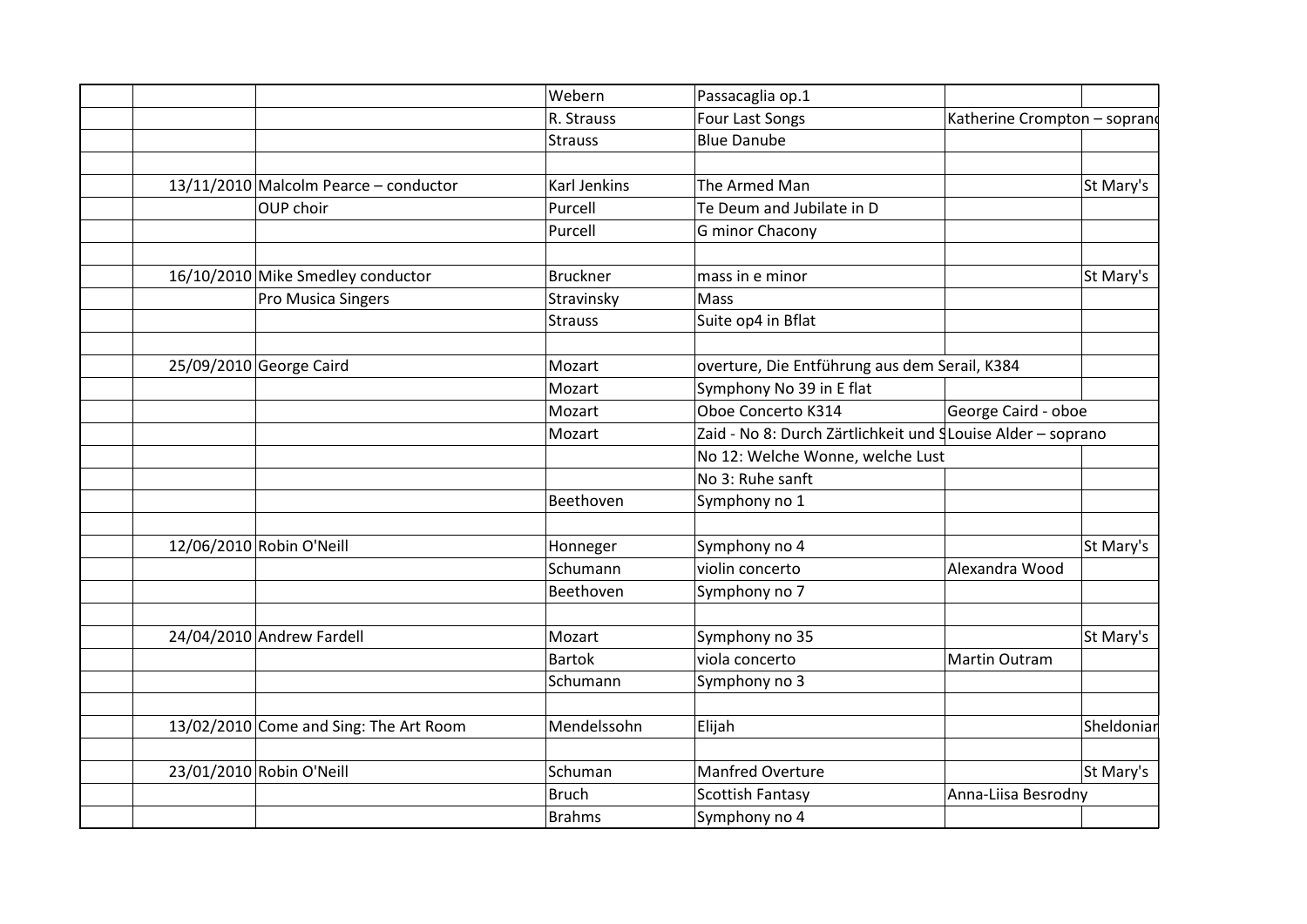|                        | 19/09/2009 Margaret Faultless      | Mozart           | Linz Symphony            |                 | St Mary's        |
|------------------------|------------------------------------|------------------|--------------------------|-----------------|------------------|
|                        | <b>Richard Watkins</b>             | Mozart           | Horn Concerto            |                 |                  |
|                        |                                    | Haydn            | Violin Concerto          |                 |                  |
|                        |                                    | Haydn            | Oxford Symphony          |                 |                  |
|                        |                                    |                  |                          |                 |                  |
| 27/06/2009 Janet Lince |                                    | Wagner           | Siegfried Idyll          |                 | Deddingto        |
|                        |                                    | <b>Strauss</b>   | Horn Concerto no 1       | Rachel Grovenor |                  |
|                        |                                    | Mendelssohn      | Italian Symphony         |                 |                  |
|                        |                                    | Haydn            | Symphony no 94 Surprise  |                 |                  |
| 13/06/2009 Ben Palmer  |                                    | Weber            | overture Der Freischutz  |                 | St Mary's        |
|                        | Morwenna Del Mar                   | Elgar            | cello concerto           |                 |                  |
|                        |                                    | <b>Brahms</b>    | symphony no 3            |                 |                  |
|                        | 25/04/2009 Mark FitzGerald         | Mozart           | overture to Don Giovanni |                 | St Mary's        |
|                        | Karen Geoghegan                    | Weber            | Bassoon concerto         |                 |                  |
|                        |                                    | Wagner           | Siegfried Idyll          |                 |                  |
|                        |                                    | Haydn            | symphony no 104          |                 |                  |
|                        | 07/03/2009 Janet Lince, Choros     | <b>Bruckner</b>  | mass no 2 in E minor     |                 | St Mary's        |
|                        |                                    | Mozart           | E flat serenade          |                 |                  |
|                        |                                    | <b>Dvorak</b>    | Serenade                 |                 |                  |
| 24/01/2009 lan Brown   |                                    | Schumann         | Mannfred overture        |                 | St Mary's        |
|                        |                                    | Sibelius         | Symphony no 7            |                 |                  |
|                        |                                    | <b>Brahms</b>    | Violin concerto          | Min-Jin Kym     |                  |
|                        | 22/11/2008 Oxford Harmonic Society | <b>Britten</b>   | War Requiem              |                 | <b>Town Hall</b> |
|                        | Choir from Bonn                    |                  |                          |                 |                  |
|                        | 18/10/2008 Pro Musica Singers      | Haydn            | Harmoniemesse            |                 | St Mary's        |
|                        |                                    | Vaughan Williams | Oxford Elegy             |                 |                  |
|                        |                                    | Mozart           | C minor Serenade         |                 |                  |
|                        |                                    |                  |                          |                 |                  |
|                        | 27/09/2008 Margaret Faultless      | Handel           | Water Music Suite in F   |                 | St Mary's        |
|                        |                                    | <b>Biber</b>     | <b>Battalia</b>          |                 |                  |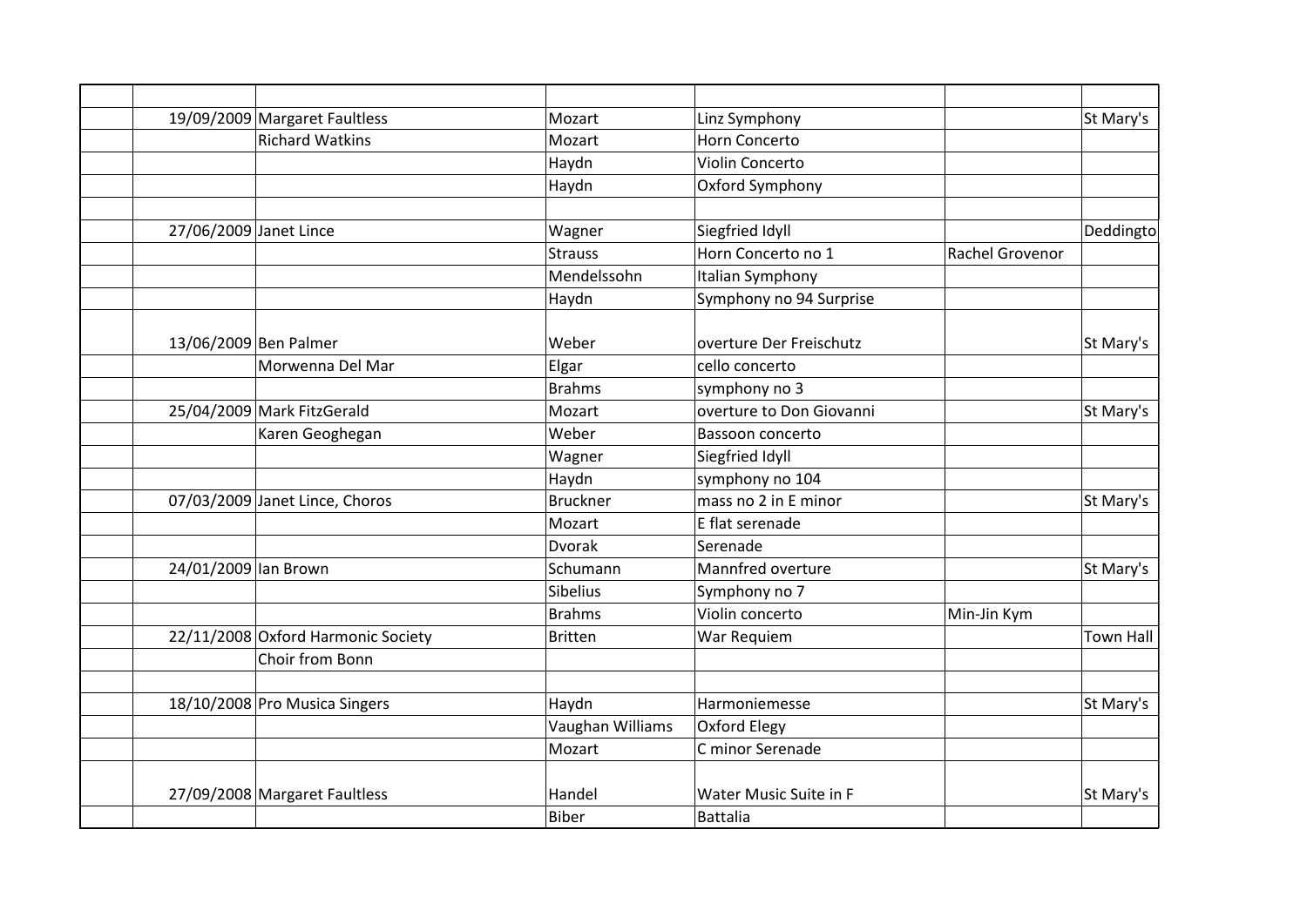| Vivalid         | concerto for 4 violins                                                               |                                                                                                                                     |                                       |
|-----------------|--------------------------------------------------------------------------------------|-------------------------------------------------------------------------------------------------------------------------------------|---------------------------------------|
| Zelenka         | Hypochondria                                                                         |                                                                                                                                     |                                       |
| Telemann        | concerto for 2 flutes                                                                |                                                                                                                                     |                                       |
| Handel          | Water Music Suite in D                                                               |                                                                                                                                     |                                       |
| Mendelssohn     | Ruy Blas overture                                                                    |                                                                                                                                     | St Mary's                             |
| Beethoven       | Piano concerto no                                                                    |                                                                                                                                     |                                       |
| Schubert        | Symphony no 9 'Great C major'                                                        |                                                                                                                                     |                                       |
| Ravel           | <b>Mother Goose</b>                                                                  |                                                                                                                                     | Wendover                              |
| Faure           |                                                                                      |                                                                                                                                     |                                       |
| <b>Bruckner</b> | motets                                                                               |                                                                                                                                     |                                       |
|                 |                                                                                      |                                                                                                                                     | Deddingto                             |
|                 |                                                                                      |                                                                                                                                     |                                       |
|                 |                                                                                      |                                                                                                                                     |                                       |
| Ravel           | Le Tombeau de Couperin                                                               |                                                                                                                                     |                                       |
|                 |                                                                                      |                                                                                                                                     | St Mary's                             |
|                 |                                                                                      |                                                                                                                                     |                                       |
|                 |                                                                                      |                                                                                                                                     |                                       |
| Soler           | Andantino                                                                            |                                                                                                                                     |                                       |
| Woolfenden      | Suite Francaise                                                                      |                                                                                                                                     |                                       |
| <b>Strauss</b>  | Serenade                                                                             |                                                                                                                                     |                                       |
|                 | Semiramide overture                                                                  |                                                                                                                                     | Wantage C                             |
|                 |                                                                                      |                                                                                                                                     |                                       |
| Sibelius        | Symphony no 5                                                                        |                                                                                                                                     |                                       |
|                 |                                                                                      |                                                                                                                                     |                                       |
| Verdi           | Come and Sing Requiem for                                                            |                                                                                                                                     | Sheldoniar                            |
|                 |                                                                                      |                                                                                                                                     |                                       |
| Ravel           | Sheherezade                                                                          |                                                                                                                                     |                                       |
|                 | Mozart<br>Vaughan Willi<br>Guy Woolfend<br>Haydn<br>Gounod<br>Rossini<br>Tchaikovsky | Requiem<br>Mass in C minor<br>the Lark Ascending<br>Reflections - new commissio<br>Serenades<br>Petite Symphonie<br>Violin concerto | Bernard Roberts - piano<br>Priya Mitc |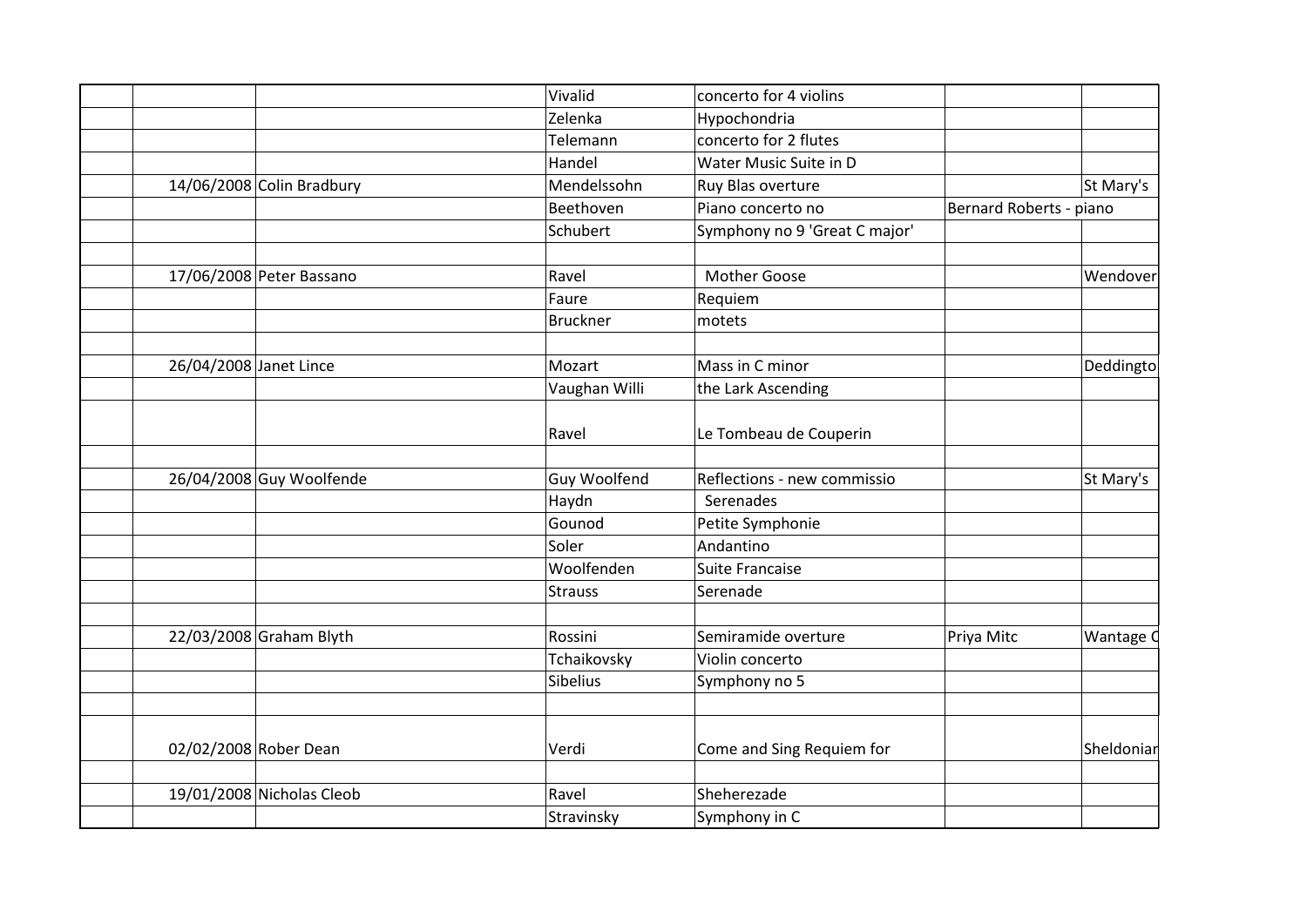|                           | Ravel        | Mother Goose.               |                               |            |
|---------------------------|--------------|-----------------------------|-------------------------------|------------|
|                           | Faure        | Masques et Bergamasques     |                               |            |
|                           |              |                             |                               |            |
| 27/10/2007 Philip Hesketh | <b>Ives</b>  | the Unanswered              | <b>Tamsin W</b>               | St Mary's  |
|                           | Beethoven    | violin concerto             |                               |            |
|                           |              |                             |                               |            |
|                           | Part         | Bach Bienen gezüchtet hätte |                               |            |
|                           | Mendelssohn  | Symphony no 4 'Italian'     |                               |            |
|                           |              |                             |                               |            |
| 07/10/2007 Owen Leach     | Handel       | Come and Sing Messiah for   |                               | Sheldoniar |
|                           |              |                             |                               |            |
| 01/09/2007 lan Brown      | Mozart       | <b>Clarinet Concerto</b>    | Antony Pa                     | Sheldoniar |
|                           | Beethoven    | Symphony No. 9              | Naomi Harvey - Soprano        |            |
|                           |              |                             | Elinor Carter - Mezzo soprano |            |
|                           |              |                             | Adrian Thompson - Tenor       |            |
|                           |              |                             | Lynton Black - Bass           |            |
|                           |              |                             | Philharmonia Chorus of Londo  |            |
|                           |              |                             |                               |            |
| 16/06/2007 John Lubbock   | Sibelius     | Pelleas et Mellisande       |                               | St Mary's  |
| Colin Carr                | Shostakovich | cello concerto no 2         |                               |            |
|                           | Beethoven    | Symphony no 7               |                               |            |
| 19/05/2007 Lev Parikian   | Mozart       |                             |                               | Oxford Tov |
|                           |              | Requiem                     |                               |            |
| 28/04/2007                |              | Pieces for trombone quartet |                               | St Mary's  |
| <b>William Carslak</b>    | Stravinsky   | Apollon Musagete            |                               |            |
| Hugh Brunt                | Mozart       | Gran Partita                |                               |            |
|                           |              |                             |                               |            |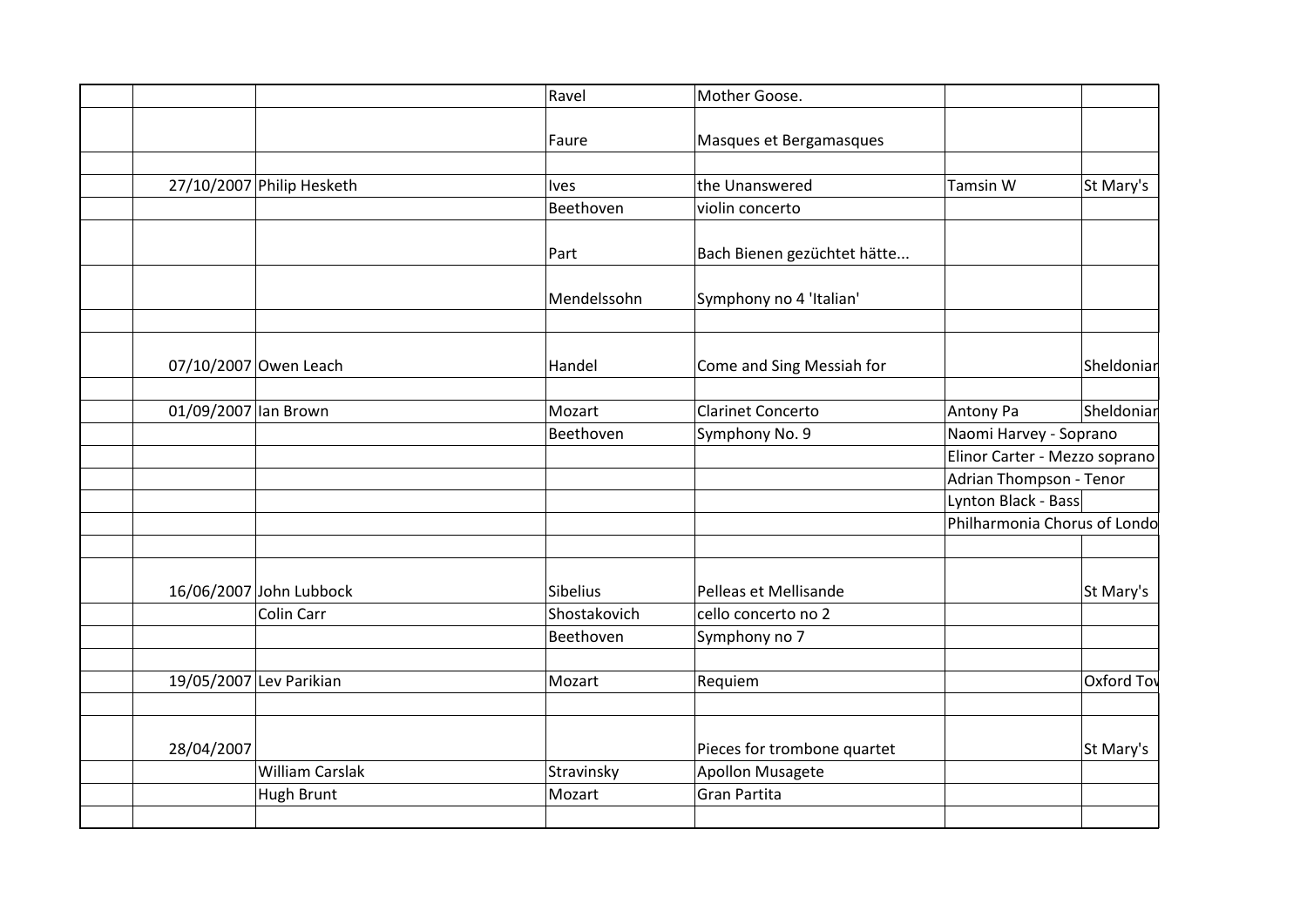|                      | 20/01/2007 Robert Max       | Mozart              | Clemenza di Tito overture                                    |           | St Mary's |
|----------------------|-----------------------------|---------------------|--------------------------------------------------------------|-----------|-----------|
|                      |                             | Mendelssohn         | Violin concerto                                              |           |           |
|                      |                             | Stravinsky          | <b>Dumbarton Oaks</b>                                        |           |           |
|                      |                             | Schubert            | Symphony No 3                                                |           |           |
|                      |                             |                     |                                                              |           |           |
|                      | 23/09/2006 William Carslake | Beethoven           | Corolian overture                                            |           | St Mary's |
|                      |                             | <b>Strauss</b>      | Oboe concerto                                                |           |           |
|                      |                             | Beethoven           | Prometheus                                                   |           |           |
|                      |                             | Haydn               | Symphony 99                                                  |           |           |
|                      |                             |                     |                                                              |           |           |
| 17/06/2006 lan Brown |                             | Poulenc             | Sinfonietta                                                  |           | St Mary's |
|                      |                             | Mozart              | Piano Concerto N                                             | lan Brown |           |
|                      |                             |                     |                                                              |           |           |
|                      |                             | Haydn               | Symphony No. 91 in E flat                                    |           |           |
|                      |                             |                     |                                                              |           |           |
| 20/05/2006           |                             | Strauss             | Metamorphosen                                                |           | St Mary's |
|                      |                             |                     |                                                              |           |           |
|                      |                             | Mozart              | Wind decets No. 3 & No.4                                     |           |           |
|                      |                             | Enescu              | Dixtuor                                                      |           |           |
|                      |                             | Arnold              | <b>Quintet for Brass</b>                                     |           |           |
|                      |                             |                     |                                                              |           |           |
|                      | 21/01/2006 Robin O'Neill    | Haydn               | Cello Concerto in                                            | David Coh | St Mary's |
|                      |                             | Mahler              | Symphony No.4                                                |           |           |
|                      |                             |                     |                                                              |           |           |
|                      | 24/09/2005 Peter Bassano    | <b>Berlioz</b>      | "Beatrice and Benedict" overture                             |           | St Mary's |
|                      |                             | <b>Frank Martin</b> | Concerto for 7 wind instruments, Timp Percussion and strings |           |           |
|                      |                             | <b>Brahms</b>       | Symphony no 1                                                |           |           |
|                      |                             |                     |                                                              |           |           |
|                      | 18/06/2005 Alex Walker      | Prokofiev           | <b>Classical Symphony</b>                                    |           | St Mary's |
|                      |                             | Mozart              | Sinfonia Concertante for violin and viola                    |           |           |
|                      |                             | Haydn               | Symphony no 102                                              |           |           |
|                      |                             |                     |                                                              |           |           |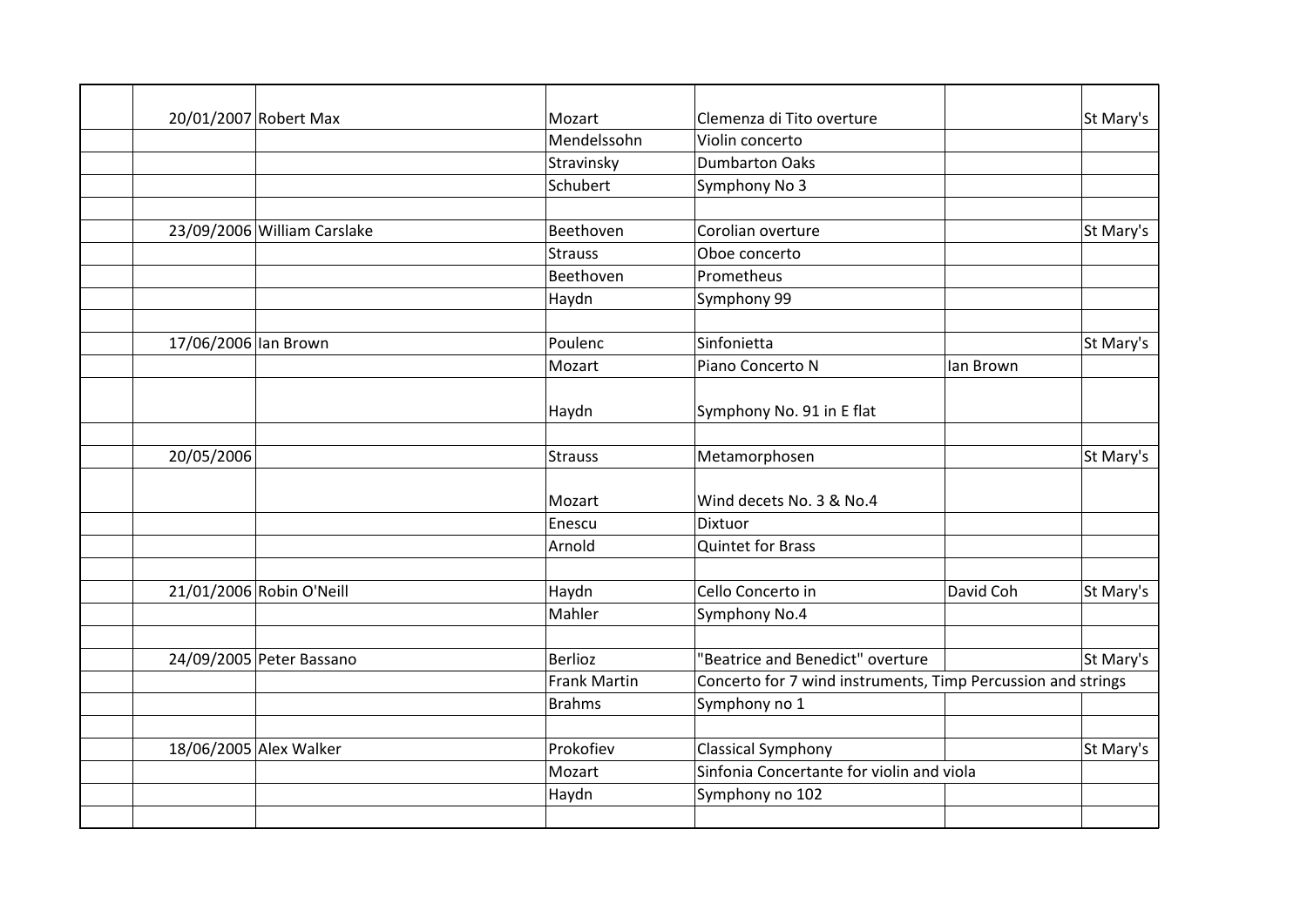| 14/05/2005 Chamber |                         | Vivaldi             | Spring from the Four Seasons<br>Mariette Richter | St Mary's |
|--------------------|-------------------------|---------------------|--------------------------------------------------|-----------|
|                    |                         | Shostakovitch       | chamber symphony for strings                     |           |
|                    |                         | lFarrow             | new commission for 11 winds                      |           |
|                    |                         | Taylor, Britten etc | pieces for brass ensemble                        |           |
|                    |                         |                     |                                                  |           |
|                    | 22/01/2005 John Gibbons | Rossini             | Thieving Magpie Overture                         | St Mary's |
|                    |                         | Josef Holbrooke     | The Birds of Rhiannon                            |           |
|                    |                         | l Rautavaara        | Cantus Arcticus' Concerto for Birds & orch       |           |
|                    |                         | Haydn               | Symphony 83 La Poule                             |           |
|                    |                         | Respighi            | The Birds                                        |           |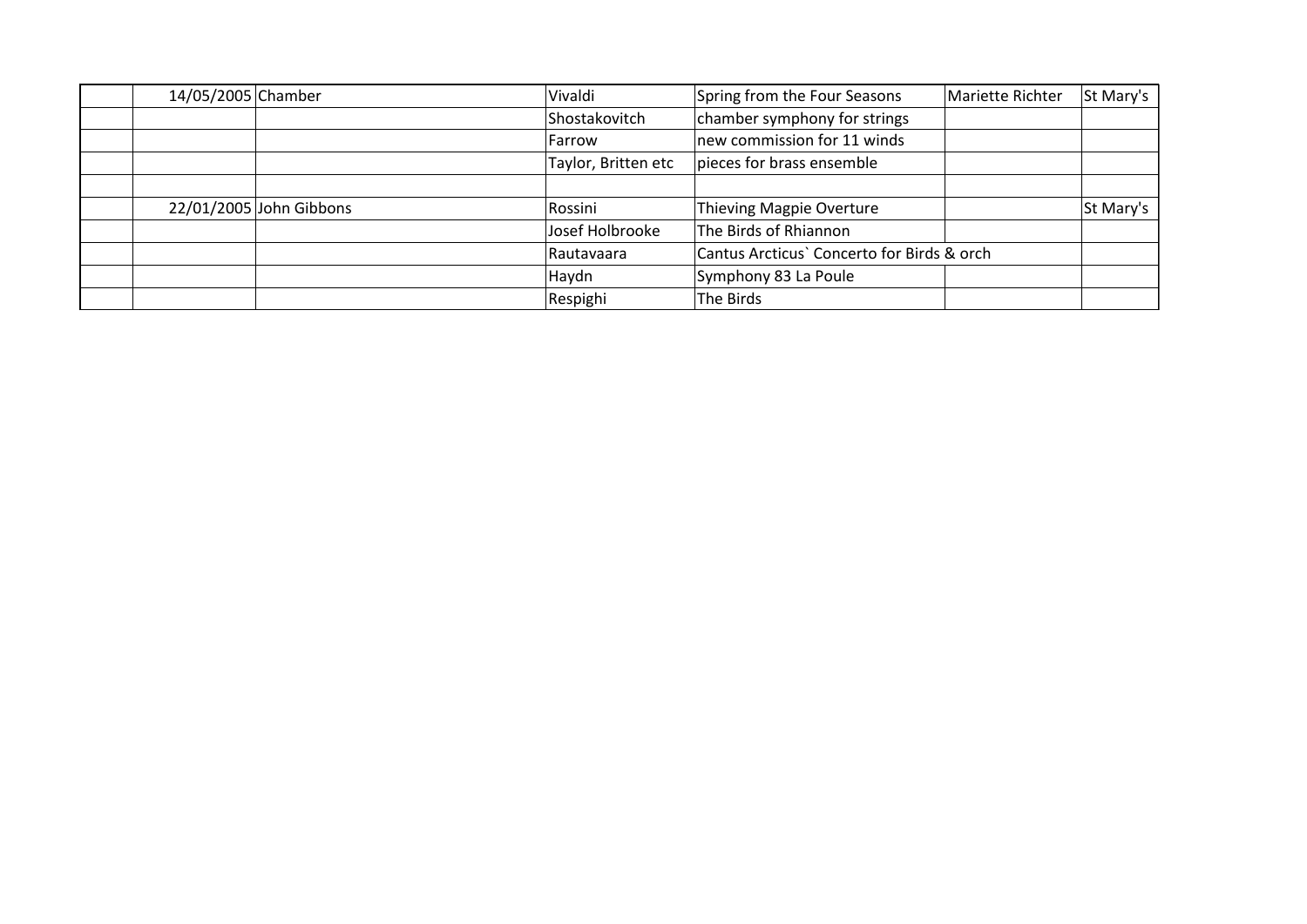| s church, Oxford |  |
|------------------|--|
|                  |  |
|                  |  |
|                  |  |
|                  |  |
|                  |  |
|                  |  |
|                  |  |
|                  |  |
|                  |  |
|                  |  |
|                  |  |
|                  |  |
|                  |  |
|                  |  |
|                  |  |
|                  |  |
|                  |  |
|                  |  |
|                  |  |
|                  |  |
|                  |  |
|                  |  |
|                  |  |
|                  |  |
|                  |  |
|                  |  |
|                  |  |
|                  |  |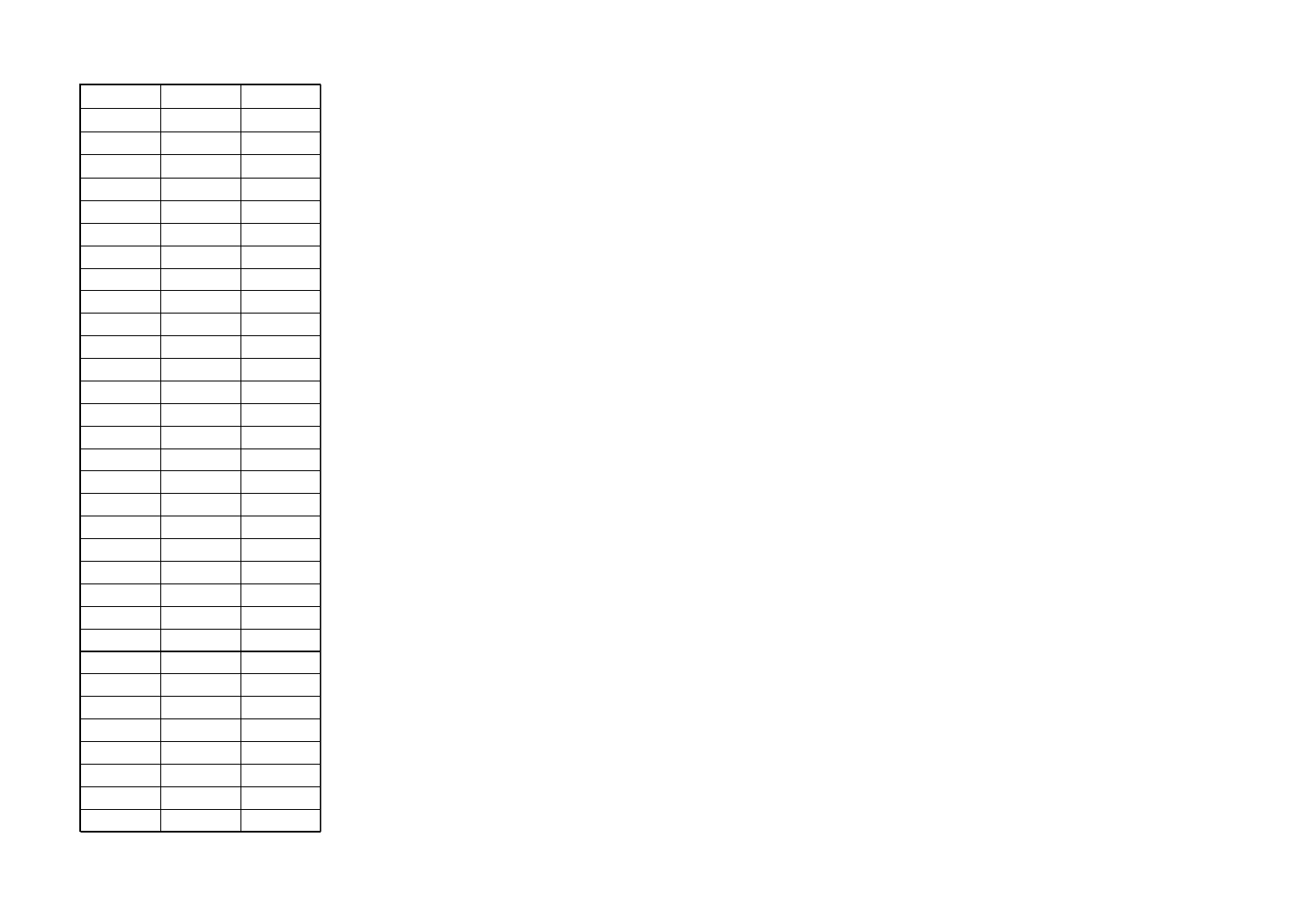| morial Chape                     |  |
|----------------------------------|--|
|                                  |  |
|                                  |  |
|                                  |  |
|                                  |  |
|                                  |  |
|                                  |  |
|                                  |  |
| vn Hall                          |  |
|                                  |  |
|                                  |  |
|                                  |  |
|                                  |  |
|                                  |  |
|                                  |  |
|                                  |  |
|                                  |  |
|                                  |  |
|                                  |  |
| Princ Horn Scottish Chamber Orch |  |
|                                  |  |
|                                  |  |
|                                  |  |
|                                  |  |
|                                  |  |
|                                  |  |
|                                  |  |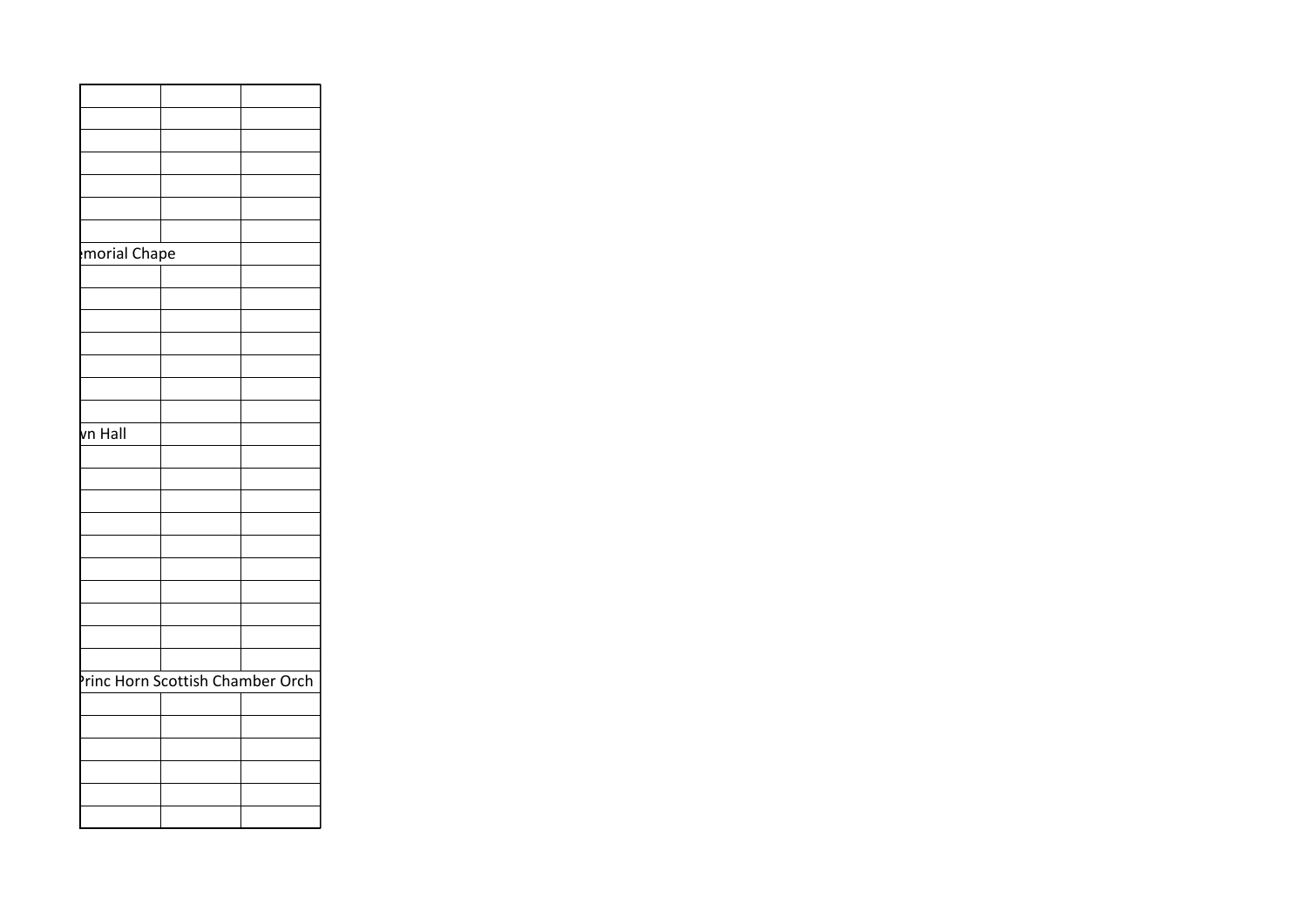| as, Jericho     |  |
|-----------------|--|
|                 |  |
|                 |  |
|                 |  |
|                 |  |
|                 |  |
|                 |  |
|                 |  |
|                 |  |
|                 |  |
|                 |  |
|                 |  |
|                 |  |
|                 |  |
|                 |  |
|                 |  |
| Theatre, Oxford |  |
|                 |  |
|                 |  |
|                 |  |
| pet soloist     |  |
|                 |  |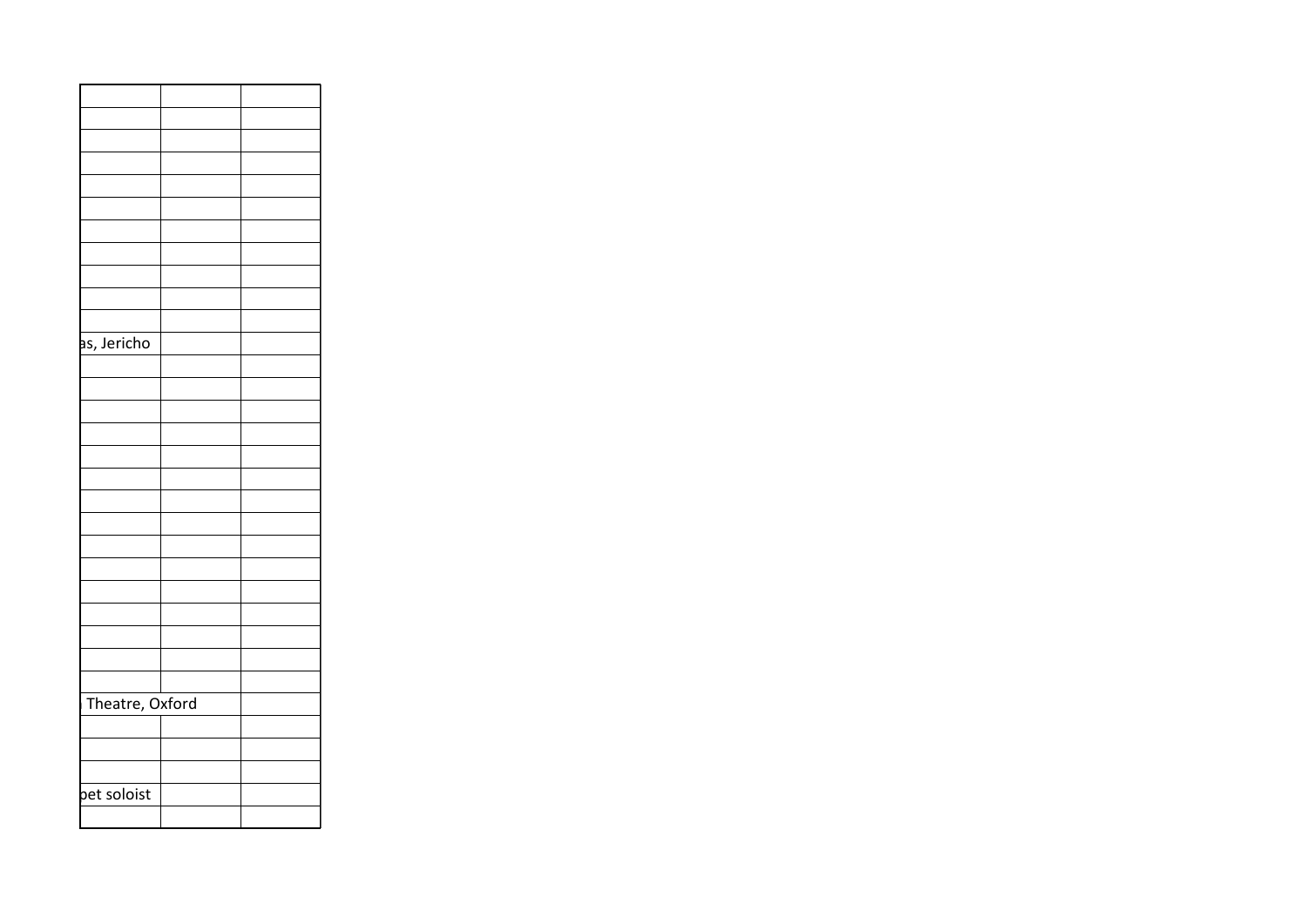| soloist |  |
|---------|--|
|         |  |
|         |  |
|         |  |
|         |  |
|         |  |
|         |  |
|         |  |
|         |  |
|         |  |
|         |  |
|         |  |
|         |  |
|         |  |
|         |  |
|         |  |
|         |  |
|         |  |
|         |  |
|         |  |
|         |  |
|         |  |
|         |  |
|         |  |
|         |  |
|         |  |
|         |  |
|         |  |
|         |  |
|         |  |
|         |  |
|         |  |
|         |  |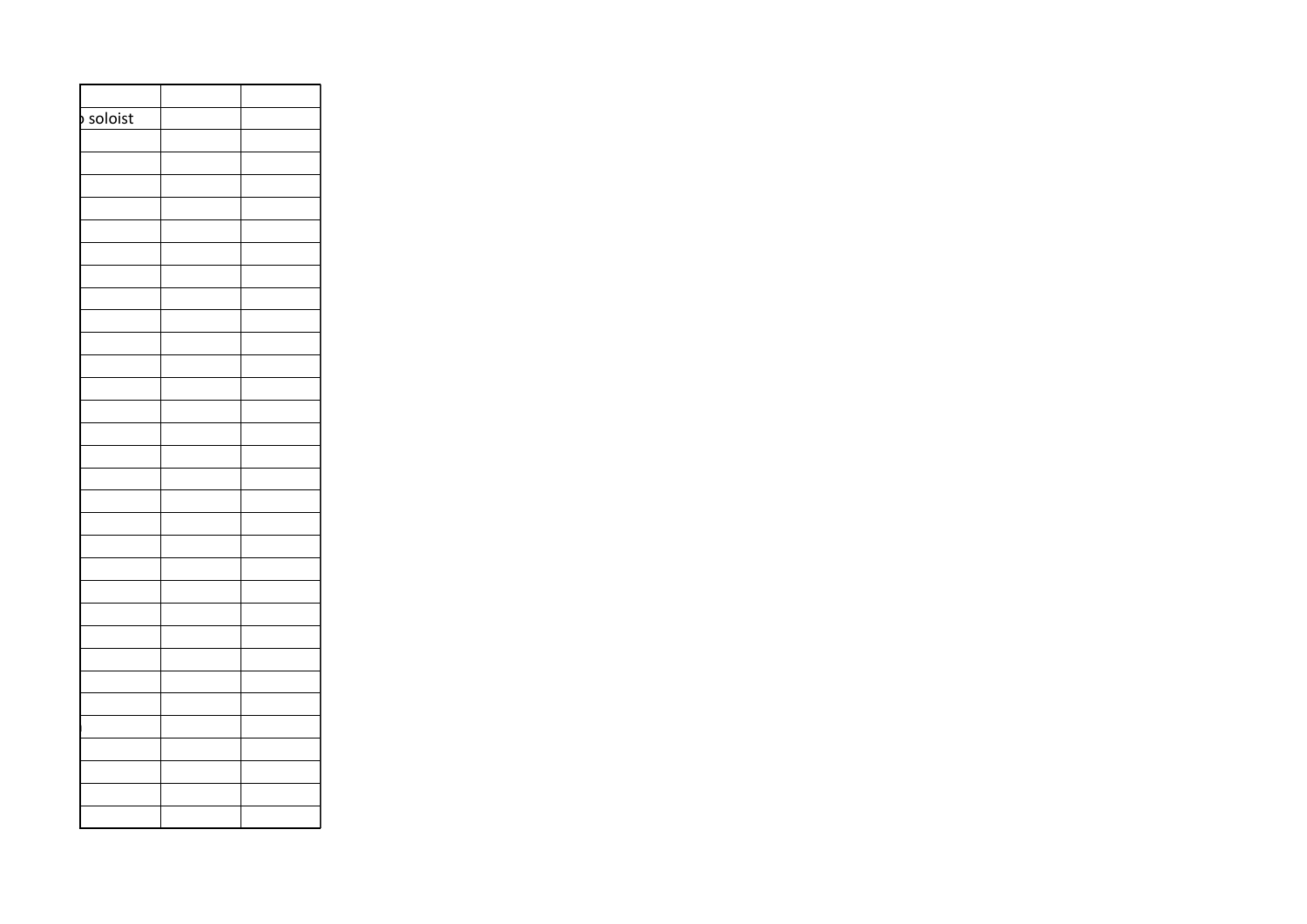| ٦ |  |
|---|--|
|   |  |
|   |  |
|   |  |
|   |  |
|   |  |
|   |  |
|   |  |
|   |  |
|   |  |
|   |  |
|   |  |
|   |  |
|   |  |
|   |  |
|   |  |
|   |  |
|   |  |
|   |  |
|   |  |
|   |  |
|   |  |
|   |  |
|   |  |
|   |  |
|   |  |
|   |  |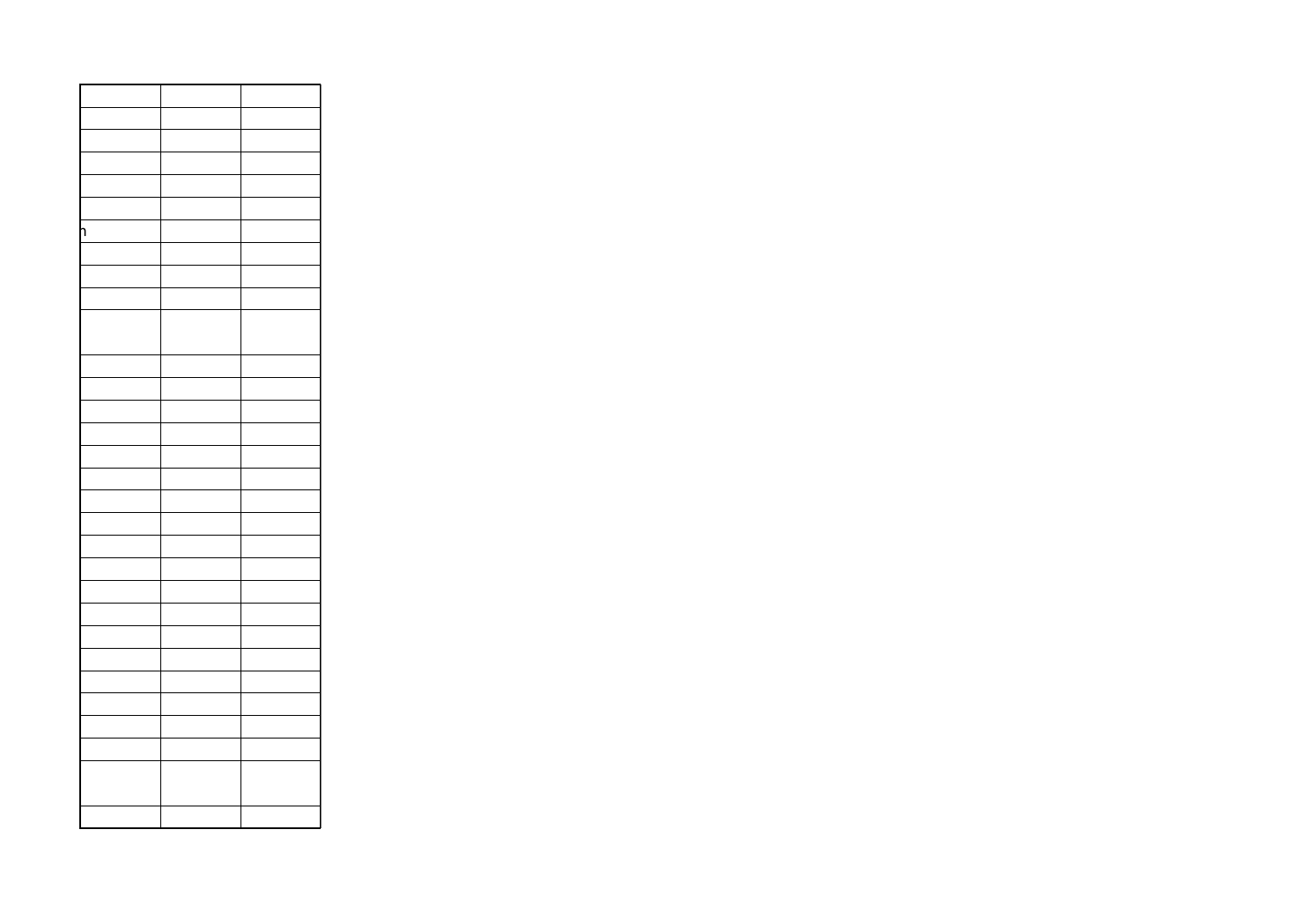| ٦         |  |
|-----------|--|
|           |  |
|           |  |
|           |  |
|           |  |
|           |  |
|           |  |
|           |  |
|           |  |
|           |  |
|           |  |
|           |  |
| ivic Hall |  |
|           |  |
|           |  |
|           |  |
|           |  |
|           |  |
|           |  |
|           |  |
|           |  |
|           |  |